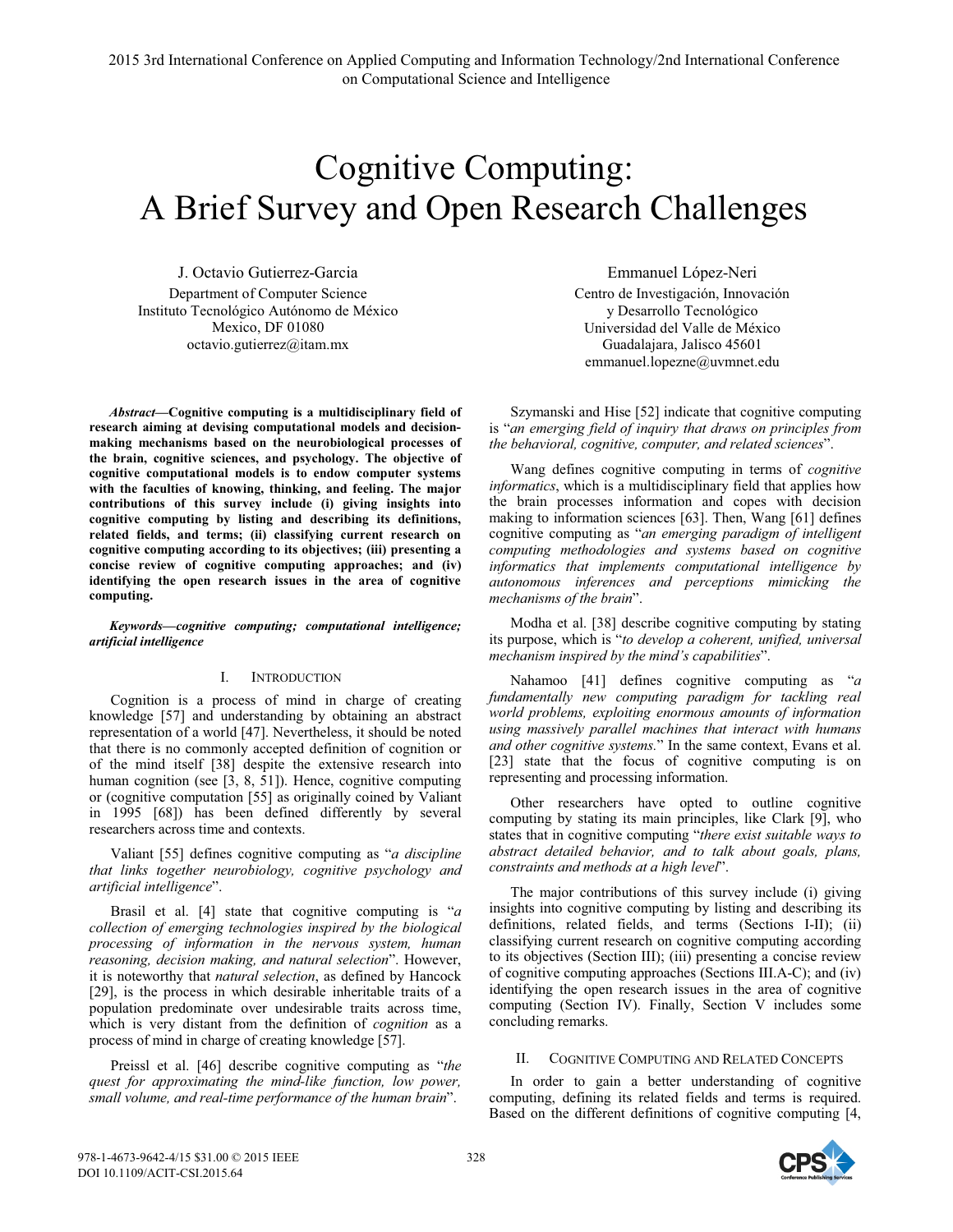38, 41, 52, 55, 61, 63] (see Section I), related concepts to cognitive computing are as follows: knowledge, neurobiology, cognitive psychology, artificial intelligence, behavioral sciences, cognitive sciences, computer sciences, biological processing, nervous system, reasoning, decision making, cognitive informatics, human brain and mind, and exploitation of enormous amounts of information, i.e., big data [12].

According to Thornton [53], artificial intelligence and cognitive psychology are members of the cognitive sciences.

Artificial intelligence is concerned with reasoning and its underlying processes of thought in order to build intelligent systems that (i) act and/or think like humans and (ii) think and/or act rationally [49]. Reasoning is a series of steps that allows obtaining conclusions (i.e., knowledge) from some initial premises [58]. Knowledge can be defined as the understanding of a subject obtained through study and/or experience [6]. Big data focuses on gaining knowledge from enormous volumes of data [48], which can be used to support decision-making. Decision-making is defined as the process of evaluating and selecting, based on a given criteria, the best alternative from a set of two or more possible choices [44] in order to reach a goal.

Cognitive psychology deals with how the brain perceives and interprets external impressions [39]. Neurobiology studies how connections among neurons influence the behavior of an individual [33]. The nervous system, composed of neurons, reacts to physical stimuli (e.g., external impressions) and exchanges electrochemical signals among neurons to coordinate body's (re)actions. A biological process is a chemical process in which a series of molecular-level events [50] interact among each other to attain a biological goal (e.g., metabolism) [14].

According to [18, 27], the behavioral sciences include biology, sociology, anthropology, and psychology. Biology (as the scientific study of body and cells) is highly and inherently related to cognitive computing. In a similar manner, sociology, anthropology, and psychology hold a high-level relationship with cognitive computing due to their focus on the study of human behavior either as an individual or as a society.

It is noteworthy that both *brain* and *mind* are commonly included in definitions of cognitive computing (see [61] and [38], respectively) and also commonly used interchangeably (see [40, 42, 56]). However, *mind* and *brain* are different. *Mind* refers to a set of activities that enable a human being to feel, think, and know, whereas the *brain* is an organ that endows human beings with the faculties of feeling, thinking, and knowing [31]. Hence, the focus of cognitive computing should be on mimicking the mechanisms of the brain to endow computer systems with the faculties of feeling, thinking and knowing.

 In conclusion, cognitive computing is a multidisciplinary field of research aiming at devising computational models and decision-making mechanisms based on the neurobiological processes of the brain, cognitive sciences, and psychology to endow computer systems with the faculties of knowing, thinking, and feeling. In addition, it is noteworthy that



Fig. 1. A coarse taxonomy of cognitive computing research areas.

cognitive computing models can be supported by big data; for instance, see the automatic knowledge extraction mechanism [24] of IBM Watson [25].

# III. CURRENT RESEARCH ON COGNITIVE COMPUTING

In this survey, we categorize current research on cognitive computing according to its objectives into those providing a computer system with the faculties of (i) knowing, (ii) thinking or (iii) feeling. See Fig. 1 for a coarse taxonomy of cognitive computing research areas, which are analyzed in Sections III.A-C.

## *A. Endowing Computer Systems with the Faculty of Knowing*

Provided that the result of cognition is knowledge [57], several research efforts have been conducted to formally define knowledge from a cognitive computing's perspective.

Tian et al. [54] formalize knowledge by making use of concept algebra [64] and real-time process algebra [67]. Concept algebra is a mathematical framework supported by the *object-attribute-relation* theory for knowledge manipulation [64]. Abstract concepts can be defined, related to each other, compared and composed in order to create a network of concepts that formalizes knowledge. Real-time process algebra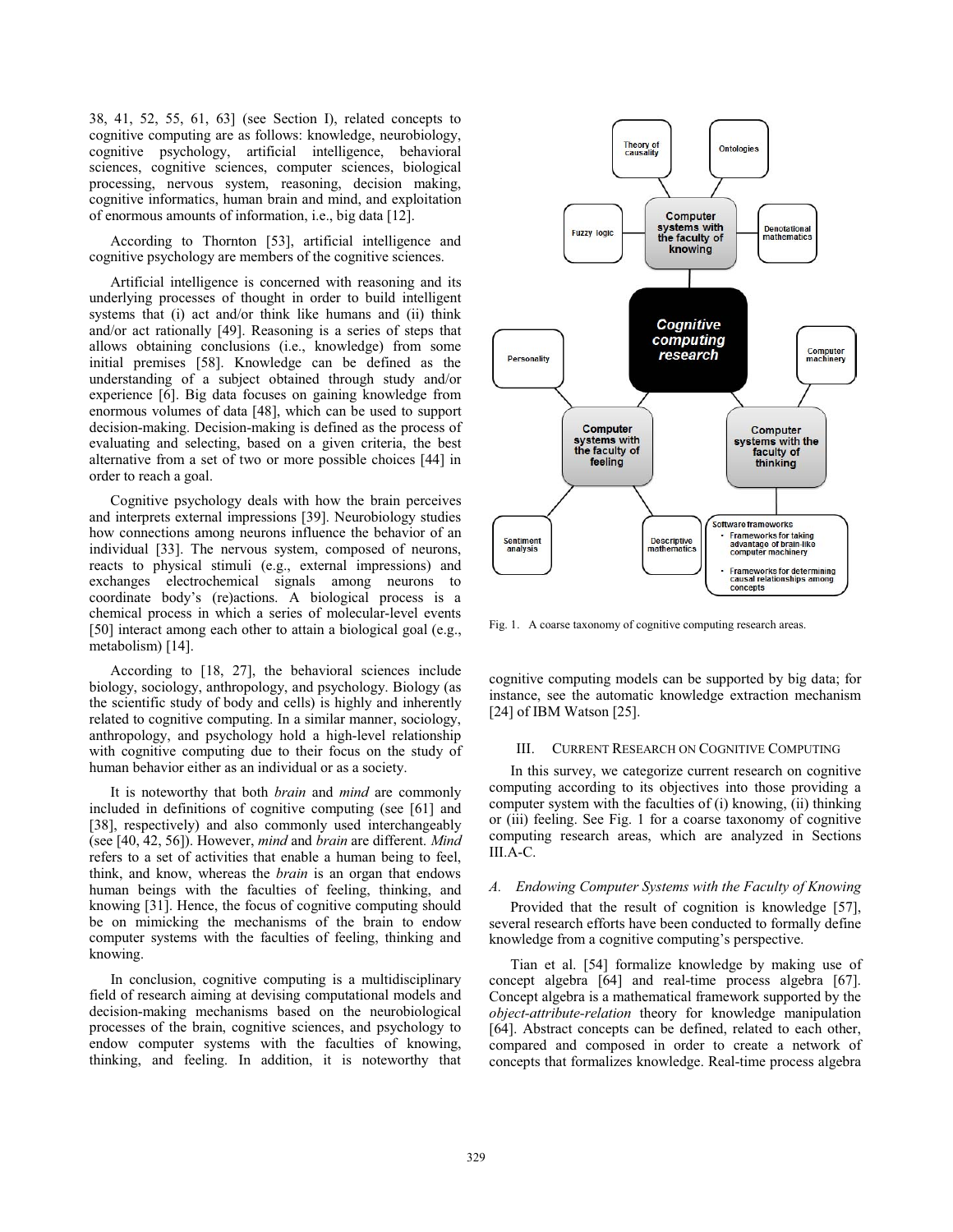is a mathematical notation system capable of describing system architectures as well as the dynamic and static behaviors of their components [67]. Tian et al. [54] combine concept algebra with real-time process algebra to devise a knowledge representation system capable of acquiring and manipulating knowledge.

Similar to Tian et al. [54], ElBedwehy et al. [21] also make use of real-time process algebra [67] to design a cognitive semantic model of knowledge consisting of four stages. In the first stage, a prototype of knowledge is created. The second stage consists of discriminating between relevant and irrelevant knowledge. In the third stage, knowledge is generalized, and finally, the fourth stage consists of developing an algorithm composed of a set of symbolic rules derived from the previous stages. As in [21], Xiao and Lan [69] also emphasize the need for knowledge reduction, i.e., obtaining a sufficient number of attributes to describe an object or concept in order to simplify the cognition process.

Peña-Ayala and Mizoguchi [45] model knowledge by using causal reasoning [30] and fuzzy logic [71]. Concepts and their relationships are formalized by means of ontologies. Then, causal relationships (expressed as fuzzy rules) are defined for the concepts, which are integrated into a cognitive map, i.e., a model of cognition [19]. The cognitive map represents the final model of knowledge.

Wang [60, 62] proposes inference algebra, a denotational mathematics to formally define causation and different types of inferences, which are as follows: conditional, causal, numerical, event-driven, time-driven, logical, and fuzzy inferences. In addition, Wang also proposes a set of operators to manipulate inferences, which are used to represent knowledge.

IBM Watson [25] makes use of semantic technologies, which led IBM Watson to outperform top-ranked human players at Jeopardy, a *question and answer* TV show [28]. The semantic technologies of IBM Watson consists of more than 100 natural language processing techniques [26, 28], which are mostly probabilistic reasoning approaches [26]. To represent knowledge, IBM Watson uses both semi-structured (e.g., taxonomies) and structured approaches (e.g., ontologies). However, in order to answer open-domain questions, IBM Watson is endowed with an automatic knowledge extraction mechanism [24]. This mechanism is capable of conducting a lexical analysis on a large collection of web documents. The analysis results in a set of objects (i.e., concepts) and the relationships among them.

# *B. Endowing Computer Systems with the Faculty of Thinking*

Once knowledge has been formally modeled, cognitive computing systems are able to solve problems autonomously by interpreting the causal relationships and concepts of a given domain knowledge base. In this regard, scientific research efforts aiming at endowing computer systems with the faculty of thinking can be categorized into (i) low level computer machinery (see for instance [2, 32, 37]) and (ii) high level software frameworks (see for instance [1, 34, 59]).

*Computer machinery to enable thinking*. Hardware has been designed and implemented in order to attempt to recreate the human brain.

Imam et al. [32] and Arthur et al. [2] propose an eventdriven digital neurosynaptic core, which is composed of 256 neurons, 1,024 axons and 262,144 synapses (i.e., the junction between two given neurons). There are three types of synapses: strong excitatory, weak excitatory and inhibitory. Imam et al. argue that the neuromorphic chip (i) is relatively compact occupying only 4.2mm<sup>2</sup> of silicon and (ii) requires low energy consumption, namely, 45 pJ per spike [37]. Arthur et al. empirically demonstrated that the neurosynaptic core is highly configurable (due to its large number of potential connections among neurons) by using four test cases: robot navigation, implementation of a virtual player of pong, digit recognition, and an associative memory. In addition, Esser et al. [22] designed and implemented many other algorithms that take full advantage of networks of neurosynaptic cores. Among these new algorithms [22] are music recognition and eye detection.

In the same vein as [2, 32, 37], Preissl et al. [46] propose Compass, a multi-threaded engine that simulates TrueNorth [36], a brain-inspired digital chip with 4,096 neurosynaptic cores [2, 32, 37]. Compass is a massively scalable simulator capable of attaining near-optimal scaling performance. The cognitive architecture of Compass is composed of a number of neurons comparable to that of the human brain. In addition, Compass is provided with novel PGAS [70] communication primitives that allow for efficient communication between neurons.

*Software frameworks to enable thinking.* Advances in cognitive software to enable thinking have focused on either:

*1) Taking advantage of brain-like computer machinery, or* 

*2) Determining causal relationships among concepts of a given domain knowledge base.* 

To take advantage of the brain-like computer machinery proposed in [2, 32, 37], Amir et al. [1] designed a programming language for TrueNorth [36]. Amir et al. argue that hardware architectures mimicking the human brain composed of a set of interconnected neurosynaptic cores require a different programming approach to efficiently execute tasks. Hence, Amir et al. devised an object-oriented programming language called *Corelet*. A program written in *Corelet* requires an abstract representation of the network of neurosynaptic cores, along with well-defined interfaces consisting of inputs and outputs (of the network), which receive and send spikes, respectively. *Corelet* enables programmers to construct and compose a high-level network of networks of neurosynaptic cores. Amir et al. also contribute a repository of more than 100 *Corelet* algorithms, which can be used to create new programs.

Djurfeldt [15, 16] proposes a formal language called connection-set algebra for structural connections of parallel neural networks similar to *Corelet* [1]. Connection-set algebra consists of a group of connection operators based on set algebra and matrix algebra, which create a graph representation of the neural network, e.g., an adjacency matrix. However,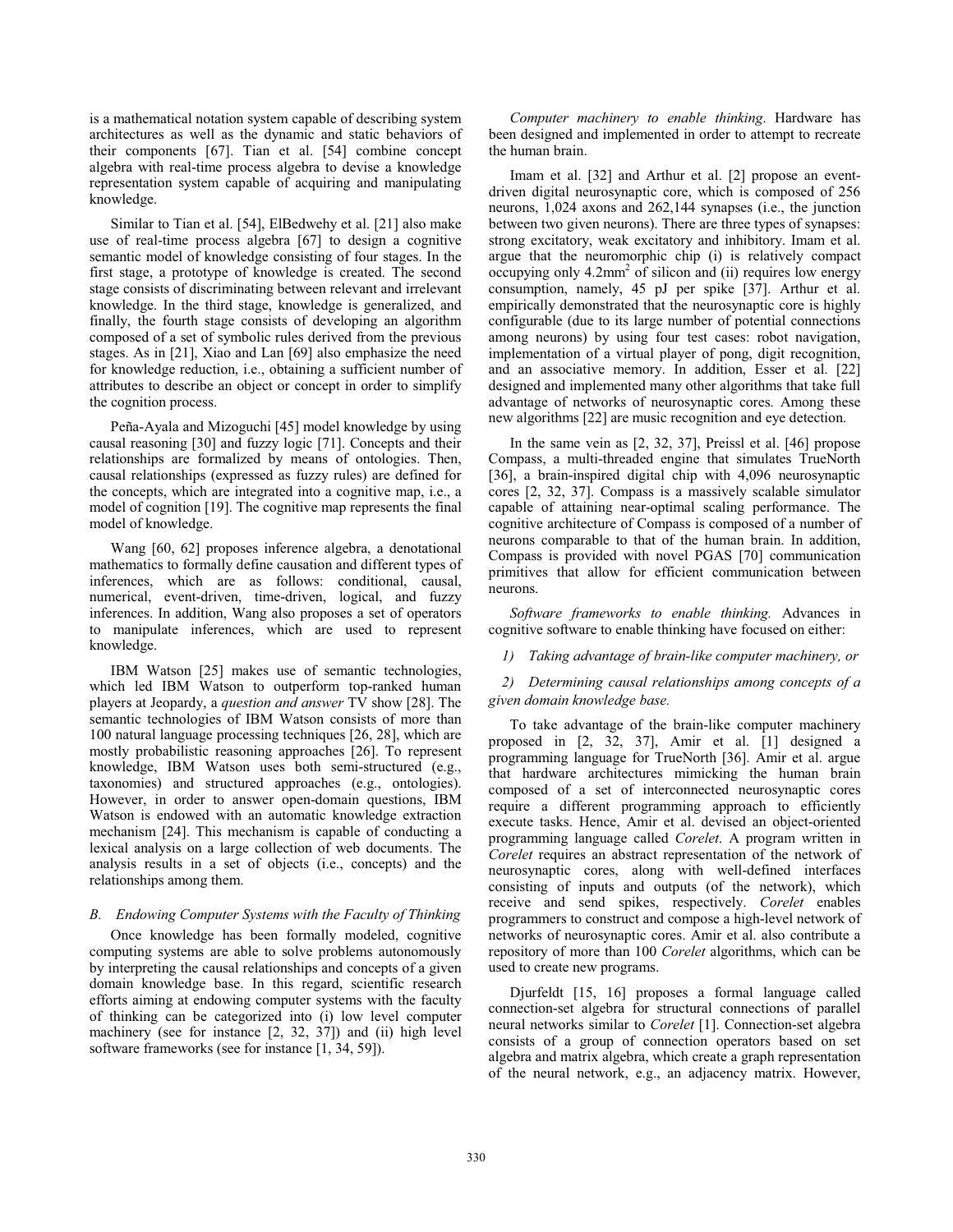connection-set algebra is a high-level formalism focused on defining declarative connection patterns among neural networks, and hence it does not take into account brain-like hardware architecture.

In order to determine causal relationships among concepts of a given domain knowledge base, Wang [59] proposes a model of human attention (as a cognitive process) formalized by means of denotational mathematics [60, 62]. According to Wang, attention is both a conscious and a subconscious cognitive process that allows perceiving external events and reacting accordingly. Attention supports sensory processes, memory processes, perception processes and action intelligence, which are among the functions of the cerebellum and some cerebral cortexes. In addition, Wang [59] states that the brain can be seen as a real-time, parallel system with multiple threads of thought, which are interrupted and switched based on an attention engine. Thus, attention allows cognitive computational systems to select and focus on a set of parallel cognitive processes according to external stimuli.

Lawniczak and Di Stefano [34] propose a hierarchical 5 layer architecture for cognitive agents composed of a perceptual layer, a reasoning layer, a judging layer, a response layer, and a learning layer. The perceptual layer is in charge of modeling sensors and creating an abstract representation of the external world. The reasoning layer receives as input (i) a model of the world and (ii) sensors' outputs. Then, by using fuzzy inference mechanisms, cognitive agents can obtain the logical rules of the world. The judgment layer uses the fuzzy rules provided by the reasoning layer in order to (i) extract features from available data, (ii) create a rule-based model for decision-making, and (iii) obtain estimations in the presence of uncertainty. The response layer consists of a collection of automata, which define agents' actions over the environment. Finally, the learning layer implements a feedback loop to generate new knowledge from the interaction of agents with their environment.

# *C. Endowing Computer Systems with the Faculty of Feeling*

As stated by Hoffman [31], the brain endows human beings with the faculty of feeling. In this regard, within the cognitive computing community, there are several research efforts oriented toward devising computational models of feelings (or emotions), which are as follows.

Orozco et al. [43] propose an emotional intelligence model supported by the emotional competence framework, which is composed of three components: self-consciousness, social awareness, and self-regulation. Orozco et al. devised (i) a knowledge base ontology for self-consciousness, (ii) a facial expression classifier for social awareness, and (iii) a computational model that combines personality, emotions and moods for self-regulation. Self-regulation is supported by (i) the OCEAN model of personality [10] consisting of five dimensions: *openness*, *conscientiousness*, *extroversion*, *agreeableness*, and *neuroticism*; (ii) the universal emotions [20]: *anger*, *disgust*, *fear*, *happiness*, *sadness,* and *surprise*; and (iii) three basic moods: *good*, *neutral,* and *bad*. The values for each personality dimension, emotion, or mood, range between 1 and -1 (representing the intensity level of a given

component). Finally, Orozco et al. designed a set of matrix operations that evolve (over time) self-regulation of avatars by taking into account the vector of personality traits, the vector of universal emotions, and the vector of basic moods. The resultant emotional intelligence model allows virtual avatars to show empathy for humans' emotional situations.

In order for computers to feel, they need to perceive its environment [65]. Wang [65] proposes an automatic perception engine, along with a formal inference engine, which allow computers to perceive through their behaviors and experiences. Both the perception engine and the inference engine are formalized by using descriptive mathematics [64, 66, 67].

Provided that emotions (i.e., strong feelings) are a central element for decision-making [5], Cambria et al. [5] combine an opinion mining engine and a facial expression classifier in order to determine the emotions of humans. By using a conversational avatar capable of perceiving and fusing information from user-generated written texts, voice, and video, the affective state of a human (interacting with the avatar) is extracted. Then, the avatar makes use of a facial expression generator, a speech generator and a body gestures generator in order to create an empathic response.

# IV. RESEARCH AGENDA

Based on the overview and analysis of current research on cognitive computing (see Section III), we have identified three main research opportunities in the area. The first opportunity is to bridge the gap among cognitive approaches designed to endow computer systems with the faculties of knowing, thinking and feeling (Section IV.A). The second opportunity consists of integrating software-based cognitive approaches and brain-like computer machinery (Section IV.B). The third opportunity is to devise computational models for social cognitive agents (see Section IV.C for details).

# *A. Bridging the Gap among Knowing, Thinking and Feeling*

A myriad of cognitive approaches have been proposed to capture and model knowledge. Both computer machinery and software frameworks aiming at endowing computer systems with the faculty of thinking have been designed. Mathematical, psychological and data-oriented models of feelings have been devised. However, it is noteworthy that even though the faculties of knowing, thinking and feeling are interconnected [35], there is little work on integral cognitive architectures that take all of them into account. The relationship between knowledge and thinking has been somewhat studied. Nevertheless, to the best of our knowledge, the relationship between knowledge and feelings has not been established. Cognitive computational models taking into account this relationship may provide insights into how feelings should influence decision-making or vice versa.

# *B. Integration of Software-based Cognitive Approaches and Brain-like Computer Machinery*

 Software-based cognitive approaches focused either on representing knowledge, designing thinking or feeling capabilities are detached from brain-like computer machinery. Networks of neurosynaptic cores are designed to efficiently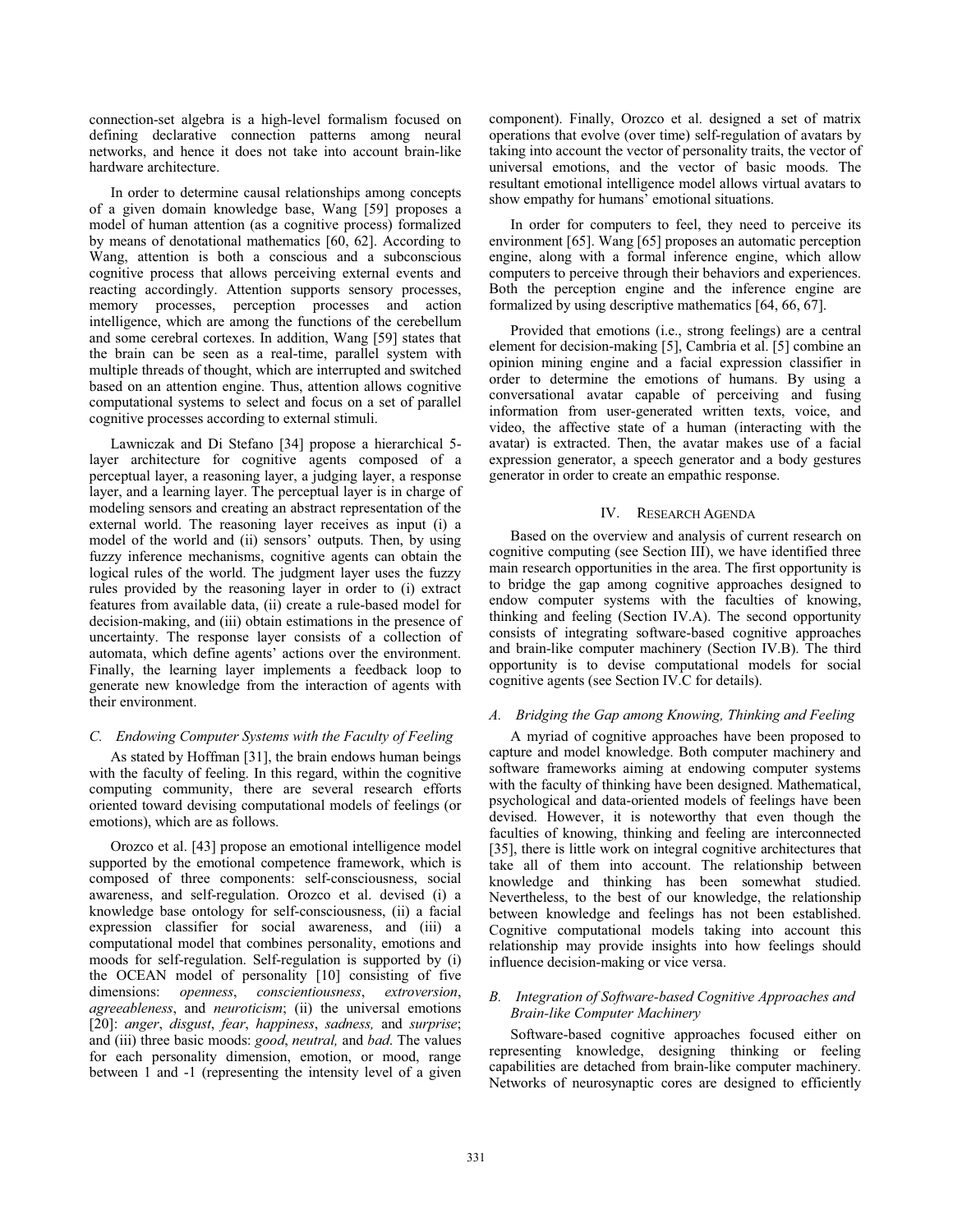compute a large number of machine instructions. However, the network of neurosynaptic cores does not explain (i) how domain-specific knowledge is represented in the brain [7] or (ii) the neurological relationship between reasoning and feelings [13]. On the one hand, there is a need for specialized neurosynaptic cores not only focused on efficient computations but also focused on capturing knowledge and feelings. On the other hand, there is a need for integration of cognitive software focused on representing knowledge and modeling feelings into brain-like computer machinery.

## *C. Social Cognitive Computing*

There is scientific evidence in support of the development of the brain due to the influence of complex social activities, not only in human societies [11] but also in primate societies [17]. Hence, there is a need for social computational models capable of evolving cognitive capabilities of agents. Cognitive agents interacting with each other not only should be capable of evolving their feelings and knowledge but also should be capable of improving their thinking skills.

Recalling that Brasil et al. [4] indicated that cognitive computing is inspired by *natural selection*, improving thinking skills of a society of cognitive computing systems may be achieved by using natural selection mechanisms in which desirable inheritable traits of a population predominate over undesirable traits across time.

## V. CONCLUSION

The intent of this survey is to promote further research on cognitive computing by presenting a concise review of literature on cognitive computing and identifying the open research issues in the area. In addition, we also contribute a taxonomy that categorizes cognitive computing research according to its objectives into those providing a computer system with the faculties of knowing, thinking or feeling. Moreover, we provide a general characterization of cognitive computing by discussing its multiple definitions and describing their related fields and terms.

Research on cognitive computing has had outstanding advances in the last decade either on endowing computer systems with the faculties of knowing, thinking or feeling. However, there is still a long journey ahead before fully mimicking how brain processes information, generates knowledge, makes decisions and creates feelings.

#### ACKNOWLEDGMENTS

The first author acknowledges the support provided by Asociación Mexicana de Cultura, A.C. and CONACYT under grant no. 216101. The second author wishes to thank UVM Laureate International Universities for their support.

#### **REFERENCES**

- [1] A. Amir et al., "Cognitive computing programming paradigm: a corelet language for composing networks of neurosynaptic cores," in *Proc. of the Int. Joint Conf. on Neural Networks*, 2013, pp. 1-10.
- [2] J. V. Arthur et al., "Building block of a programmable neuromorphic substrate: A digital neurosynaptic core," in *Proc. of the Int. Joint Conf. on Neural Networks*, 2012, pp. 1-8.
- [3] J. D. Bransford, "*Human cognition: Learning, understanding and remembering*," Belmont, CA: Wadsworth, 1979.
- [4] L. M. Brasil et al., "Hybrid expert system for decision supporting in the medical area: complexity and cognitive computing," *International Journal of Medical Informatics*, vol. 63, no. 1, pp. 19-30, 2001.
- [5] E. Cambria et al., "Sentic blending: Scalable multimodal fusion for the continuous interpretation of semantics and sentics," in *Proc. of the IEEE Symp. on Computational Intelligence for Human-like Intelligence*, 2013, pp. 108-117.
- [6] Cambridge Dictionaries Online, "*Knowledge definition, meaning what is knowledge in the British English Dictionary and Thesaurus*," available at a structure at a structure at a structure at a structure at a structure at a structure at a structure at a structure at a structure at a structure at  $\alpha$ http://dictionary.cambridge.org/dictionary/british/knowledge, 2015.

- [7] A. Caramazza and J. Shelton, "Domain-specific knowledge systems in the brain: The animate-inanimate distinction," *Journal of Cognitive Neuroscience*, vol. 10, no. 1, pp. 1-34, 1998.
- [8] K. Christoff and J. D. Gabrieli, "The frontopolar cortex and human cognition: Evidence for a rostrocaudal hierarchical organization within the human prefrontal cortex," *Psychobiology*, vol. 28, no. 2, pp. 168- 186, 2000.
- [9] D. Clark, "A new vision for network architecture. private communication," *private communication*, September 2002.
- [10] P. T. Costa and R. R. McCrae, "Normal personality assessment in clinical practice: The NEO Personality Inventory," *Psychological Assessment*, vol. 4, no. 1, pp. 5-13, 1992.
- [11] L. Cozolino, "*The Neuroscience of Human Relationships: Attachment and the Developing Social Brain*," New York, NY: W. W. Norton & Company, 2014.
- [12] A. Cuzzocrea et al., "Analytics over large-scale multidimensional data: the big data revolution!," in *Proc. of the ACM 14th international workshop on Data Warehousing and OLAP*, 2011, pp. 101-104.
- [13] A. Damasio, "*Descartes' error: Emotion, reason and the human brain*," New York, NY: Penguin, 1994.
- [14] G. Dennis Jr. et al., "DAVID: database for annotation, visualization, and integrated discovery," *Genome biol*, vol. 4, no. 5, P3, 2003.
- [15] M. Djurfeldt, "The connection-set algebra—a novel formalism for the representation of connectivity structure in neuronal network models," *Neuroinformatics*, vol. 10, no. 3, pp. 287-304, 2012.
- [16] M. Djurfeldt, "The Connection-set Algebra: a formalism for the representation of connectivity structure in neuronal network models, implementations in Python and C++, and their use in simulators," *BMC Neuroscience*, vol. 12, no. 1, P80, 2011.
- [17] R. I. Dunbar and S. Shultz, "Evolution in the social brain," *Science*, vol. 317, no. 5843, pp. 1344-1347, 2007.
- [18] R. B. Dwore and J. Matarazzo, "The Behavioral Sciences and Health Education: Disciplines with a Compatible Interest?," *Health education*, vol. 12, no. 3, pp. 4-7, 1981.
- [19] C. Eden, "On the nature of cognitive maps," *Journal of management studies*, vol. 29, no. 3, pp. 261-265, 1992.
- [20] P. Ekman et al., "*Emotion in the human face: Guidelines for research and an integration of findings*," New York, NY: Pergamon, 1972.
- [21] M. N. ElBedwehy et al., "A computational knowledge representation model for cognitive computers," *Neural Computing and Applications*, vol. 25, no. 7-8, pp. 1517-1534, 2014.
- [22] S. K. Esser et al., "Cognitive computing systems: Algorithms and applications for networks of neurosynaptic cores," in *Proc. of the Int. Joint Conf. on Neural Networks*, 2013, pp. 1-10.
- [23] C. Evans et al., "Utilizing artificial neural networks and genetic algorithms to build an algo-trading model for intra-day foreign exchange speculation," *Mathematical and Computer Modelling*, vol. 58, no. 5, pp. 1249-1266, 2013.
- [24] J. Fan et al., "Automatic knowledge extraction from documents," *IBM Journal of Research and Development*, vol. 56, no. 3.4, pp. 5-1, 2012.
- [25] D. A. Ferrucci, "Introduction to 'this is watson'," *IBM Journal of Research and Development*, vol. 56, no. 3.4, pp. 1-1, 2012.
- [26] D. A. Ferrucci et al., "Building Watson: An overview of the DeepOA project," *AI magazine*, vol. 31, no. 3, pp. 59-79, 2010.